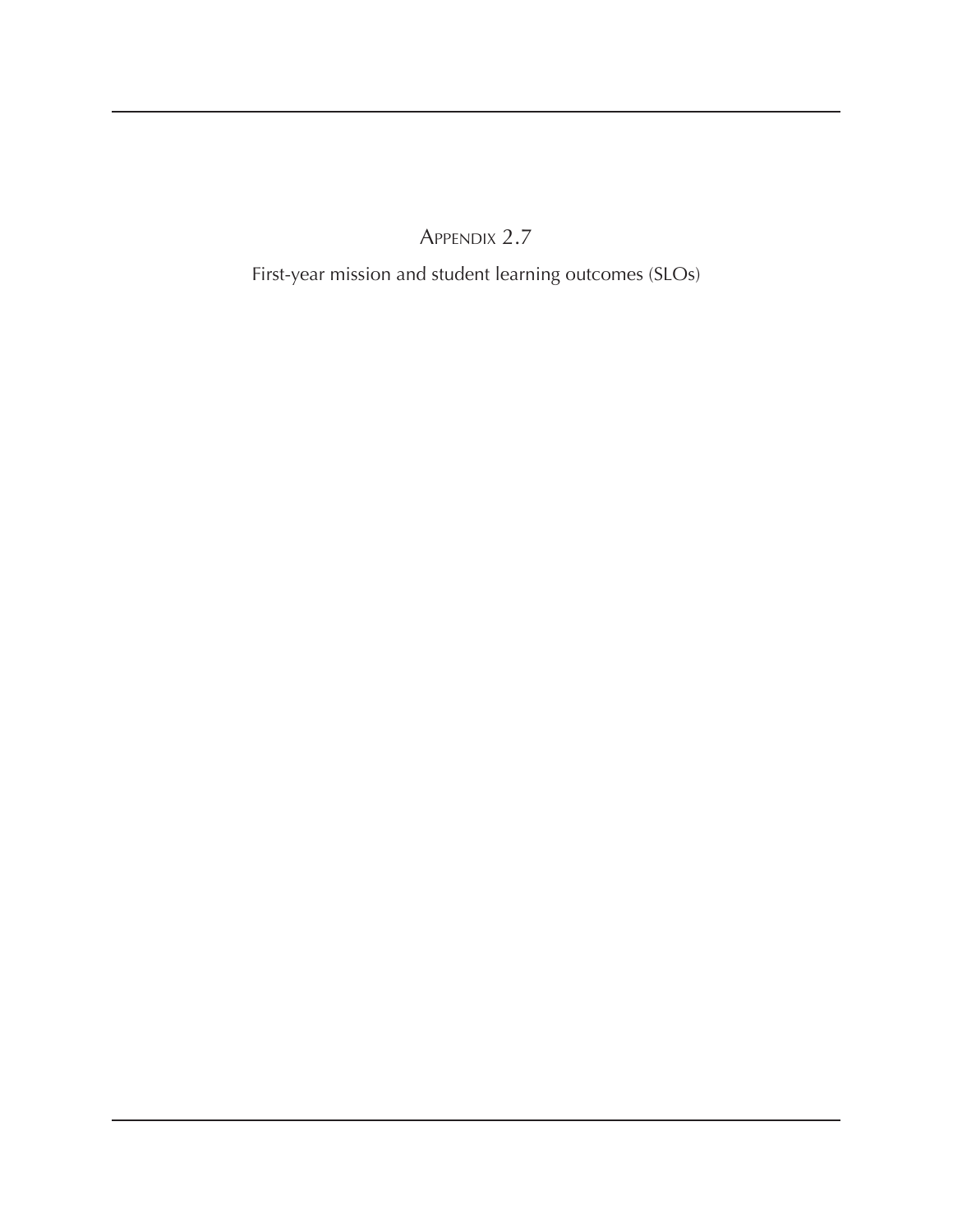# **First Year Planning Group Writing Group Revised SLOs As&of&October&28,&2009**

## **University Mission**

Western Washington University is committed to engaged excellence in fulfilling its tripartite mission of teaching, scholarship, and community service in a student-centered environment, with a liberal arts foundation and opportunities to develop professional skills.

## **First-Year Mission**

The first year at Western is a time of significant intellectual and personal development. The entire Western community—faculty, administrators, staff, and students—is committed to helping students

- understand the intellectual, moral, civic, and personal purposes of their liberal arts education;
- negotiate successfully the academic and personal opportunities and challenges of their first year;!and
- connect to Western faculty and the larger campus community.
- Understand the intellectual, moral, civic, and personal purposes of their liberal arts education.

### **SLO's:**

- 1. Students articulate the purposes and values of the GURs.
- 2. Students connect their academic experiences to their lives.
- 3. Students explore their role and responsibilities as engaged citizens.
- 4. Students associate how their academic and interpersonal decisions impact themselves and others.
- **Negotiate successfully the academic and personal opportunities and challenges of their first year.**

# **SLO's:**

- 1. Students begin to create individual learning goals.
- 2. Students acknowledge the importance of individual learning goals for their personal and academic success.
- 3. Students identify resources on campus to support their academic and personal learning.
- 4. Students develop a network to support their academic and personal learning.
- 5. Students make decisions to further their learning goals.

#### • Connect to faculty and the larger campus community.

#### **SLO's:**

- 1. Students develop a relationship with faculty and peers through participation in a small class.
- 2. Students can name a faculty member who knows their work well enough to provide a recommendation or offer academic or career advice.